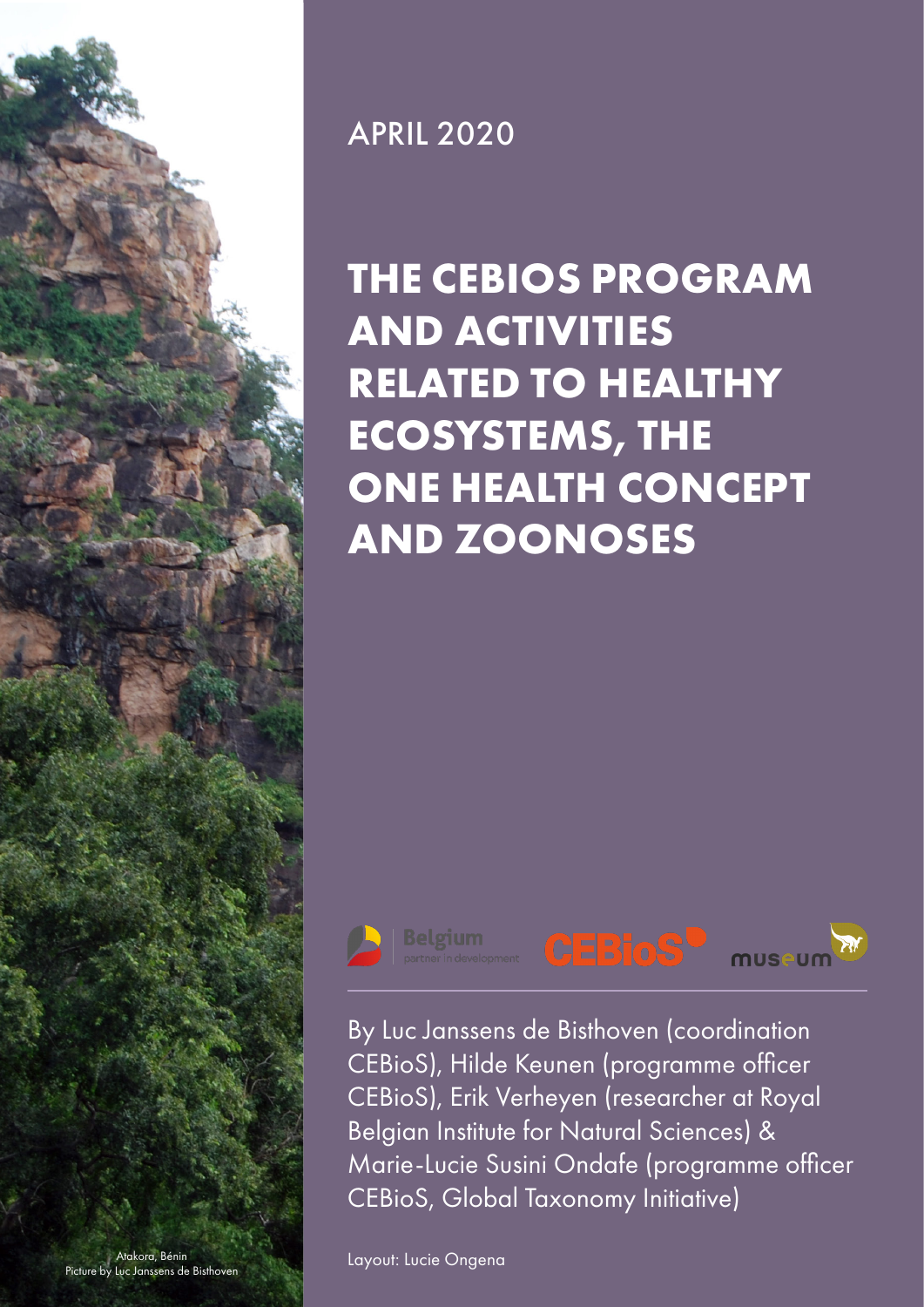# The CEBioS program and activities related to healthy ecosystems, the One Health concept and zoonoses April- 2020 Overview for DGD (MD8)

By Luc Janssens de Bisthoven (coordination CEBioS), Hilde Keunen (programme officer CEBioS), Erik Verheyen (researcher at Royal Belgian Institute for Natural Sciences) & Marie-Lucie Susini Ondafe (programme officer CEBioS, Global Taxonomy Initiative)

### **Contents**

- 1. Introduction
- 2. One Health (related) publications CEBioS staff
- 3. Stop wildlife trafficking, July 2018
- 4. Publications by CEBioS' supported grantees from partner countries in the subprogram 'Global Taxonomy Initiative' (GTI)
- 5. Policy Briefs
- 6. Technical manuals: Lexica, AbcTaxa and Unesco-MAB manual
- 7. CEBioS awareness activities
- 8. Research by Dr. Erik Verheyen and partners (RBINS)
	- 1. Research projects
	- 2. Submitted proposals
	- 3. Media & events
	- 4. Publications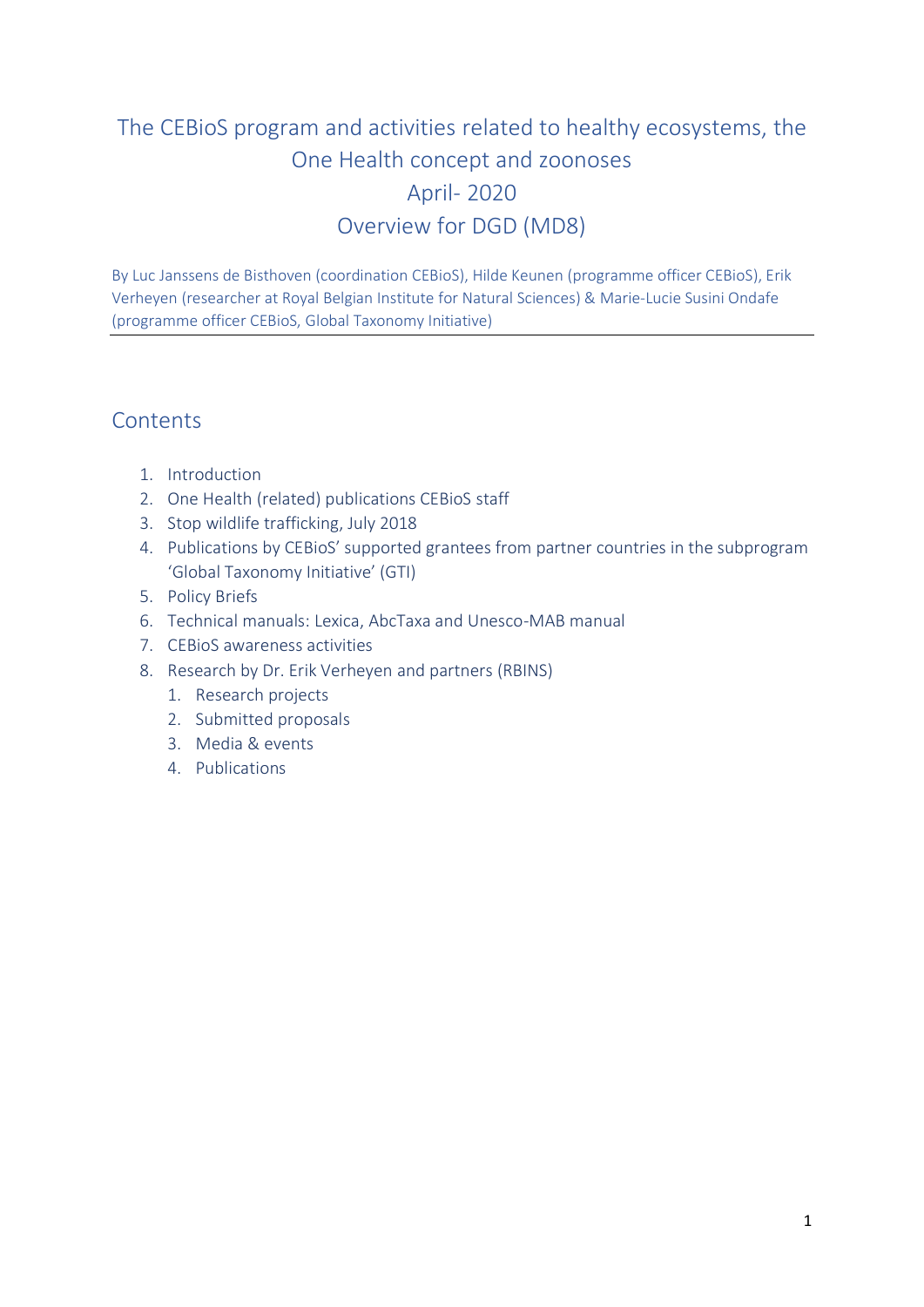# 1-Introduction

This overview answers a demand by MD8 of DGD in April 2020, on how CEBioS and related partners at the Royal Belgian Institute for Natural Sciences are promoting research and awareness on healthy ecosystems, the One Health concept and research and awareness on zoonoses in the global South. The demand was formulated during the Corona virus crisis and on-going debates in international organisations devoted to development and conservation (e.g. UNEP).

For more information about the general program, see the CEBioS web site [http://www.biodiv.be/cebios2/.](http://www.biodiv.be/cebios2/)

# 2-One Health (related) publications with CEBioS staff

- Janssens de Bisthoven, L. (2016). La biodiversité dans le Sud a plus que jamais besoin de protection. GLO.Be, 2016
- Antoine-Moussiaux, N., Janssens de Bisthoven, L., Leyens, S. et al. (2019). The good, the bad and the ugly: framing debates on nature in a One Health community. Sustain Sci 14, 1729– 1738 (2019).<https://doi.org/10.1007/s11625-019-00674-z>
- (several in preparation)

## 3-Stop wildlife trafficking, July 2018

• EU Exhibition[: http://www.biodiv.be/cebios2/news/wildlife-trafficking-exhibition.](http://www.biodiv.be/cebios2/news/wildlife-trafficking-exhibition) At the European parliament. CEBioS participated with a video booth and with the conceptualisation of the exhibition.

# 4-Publications by CEBioS' supported grantees from partner countries in the subprogram 'Global Taxonomy Initiative' (GTI)

The GTI subprogram of CEBioS supports young researchers in the South for their taxonomic research. GTI grantees spend one month with an expert in Belgium (mostly at RBINS) with a short term scholarship, or RBINS researchers do capacity building in the South with GTI funding. As proposed by DGD, we selected the publications related to environmental health/ livelihoods in general, as the GTI is not focusing specifically on one thematic only. Improved livelihoods and pest management will mitigate biodiversity degradation like poaching, bushmeat traffic and markets and deforestation, and hence contribute to decrease the risks of pandemics.

#### Pest management, food security, invasive species:

Billah M. K., Agbessenou A., Wilson D. D., Dekoninck W. and Vangestel C. (2017) Morphometric Studies of the Sweet Potato Weevil, Cylas Species-Complex in Southern Ghana. Science and Development. Volume 1, No. 2, 2-18.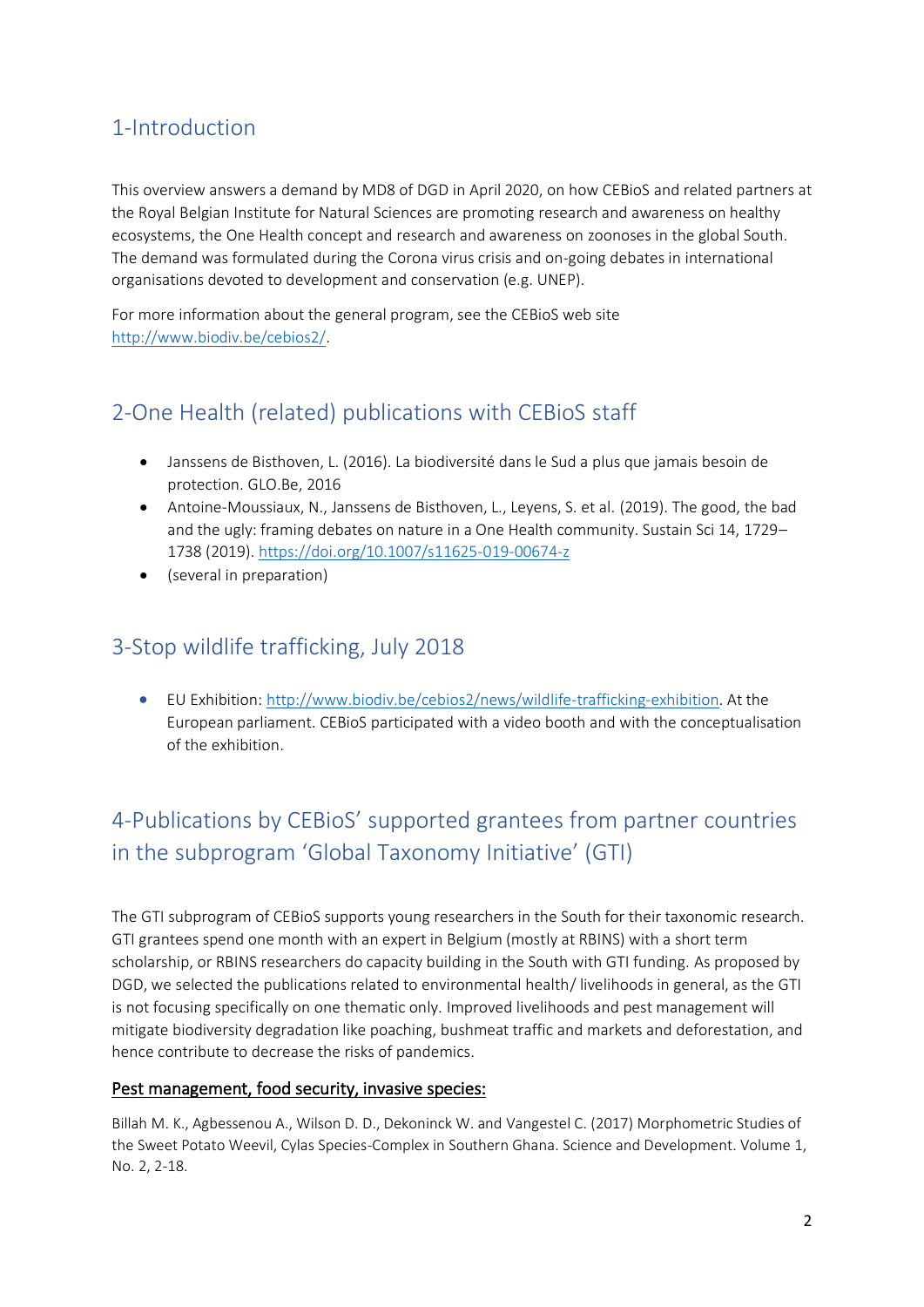Coulibaly, T., Akpesse, A.A.M., Boga, JP. et al. J Insect Conserv (2016) Change in termite communities along a chronosequence of mango tree orchards in the north of Côte d'Ivoire, Journal of Insect Conservation doi:10.1007/s10841-016-9935-1

Coulibaly T., Akpesse Akpa A. M., Yapi A., Zirihi Guédé N. and Kouassi Kouassi P. (2014) Dégâts des termites dans les pépinières de manguiers du nord de la Côte d'Ivoire (Korhogo) et essai de lutte par utilisation d'extraits aqueux de plantes. Journal of Animal & Plant Sciences, 22(3): 3455-3468.

Kouakou L.M.M., Dekoninck W., Kone M., Delsinne T., Yeo K., Ouattara K. & Konate S. (2018). Diversity and distribution of introduced and potentially invasive ant species from the three main ecoregions of Côte d'Ivoire (West Africa). Belgian Journal of Zoology 148 (1): 83–103. <https://doi.org/10.26496/bjz.2018.19>

Kouakou L.M.M., Yeo K., Ouattara K., Dekoninck W., Delsinne T., Konate S. (2018) Investigating urban ant community (Hymenoptera: Formicidae) in port cities and in major towns along the border in Côte d'Ivoire: a rapid assessment to detect potential introduced invasive ant species. Journal of Animal &Plant Sciences, 2018. Vol.36, Issue 1: 5793-5811 <http://www.m.elewa.org/JAPS> ; ISSN 2071-7024.

Loko Yêyinou L. E., Orobiyi A., Toffa J., Agre P., Tamo M. & Roisin Y. (2019). Termites (Blattodea: Termitidae) diversity and assemblages in different yam fields habitats in central Benin. Entomologie Faunistique – Faunistic Entomology 2019 72, 111 - 127. [https://popups.uliege.be/2030-](https://popups.uliege.be/2030-6318/index.php?id=4621) [6318/index.php?id=4621](https://popups.uliege.be/2030-6318/index.php?id=4621)

Loko Y. L., Agre P., Orobiyi A., Dossou-Aminon I., Roisin Y., Tamo M. and Dansi A. (2015) Farmers' knowledge and perceptions of termites as pests of yam (Dioscorea spp.) in Central Benin. International Journal of Pest Management, 75-84. <http://dx.doi.org/10.1080/09670874.2015.1107151>

Milenge K. H., Nshimba S-M. H., Masumbuko N. C., Nabahungu N. L., Degreef J. & De Kesel A. (2019). Host plants and edaphic factors influence the distribution and diversity of ectomycorrhizal fungal fruiting bodies within rainforests from Tshopo, Democratic Republic of the Congo. Accepted manuscript, African Journal of Ecology, DOI:10.1111/aje.12595

Tadu Z., Djiéto-Lordon C., Messop Youbi E.B., Fomena A., Babin R. (2014). Ant diversity in different cocoabased habitats in the Centre Region of Cameroon. African Entomology, 22(2): 388-404.

Tadu Z. Djiéto-Lordon C., Youbi E.M., Aléné, C.D., Fomena A., Babin R. (2014) Ant mosaics in traditional cocoa agroforestry systems: influence of shade on the occurrence and spatial distribution of dominant ants. Agroforestry systems, 88 (6): 1067-1079.

Vanderhaegen K, Naturinda Z, Kouakou LMM, Vanderheyden A, Dekoninck W (2019) First record of the invasive longhorn crazy ant, Paratrechina longicornis (Latreille, 1802) (Hymenoptera: Formicidae) from Mt. Elgon, eastern Uganda. BioInvasions Records 8(3): 505–514, <https://doi.org/10.3391/bir.2019.8.3.05>

Wiesner J. and Constant J. (2019) Records of tiger beetles (Coleoptera: Cicindelidae) collected in Cambodia, with description of a new species. 149. Contribution towards the knowledge of the Cicindelidae. Insecta Mundi 0700: 1–12 ZooBank Registered: urn:lsid:zoobank.org:pub:D24FC5A1- 3B40-4E8A-931B-B3EBC0FFD1A8

Yêyinou Loko L. E., Orobiyi A, Agre P, Dansi A, Tamò M and Roisin Y. (2017) Farmers' perception of termites in agriculture production and their indigenous utilization in Northwest Benin. Journal of Ethnobiology and Ethnomedicine 13:64 https://doi.org/10.1186/s13002-017-0187-2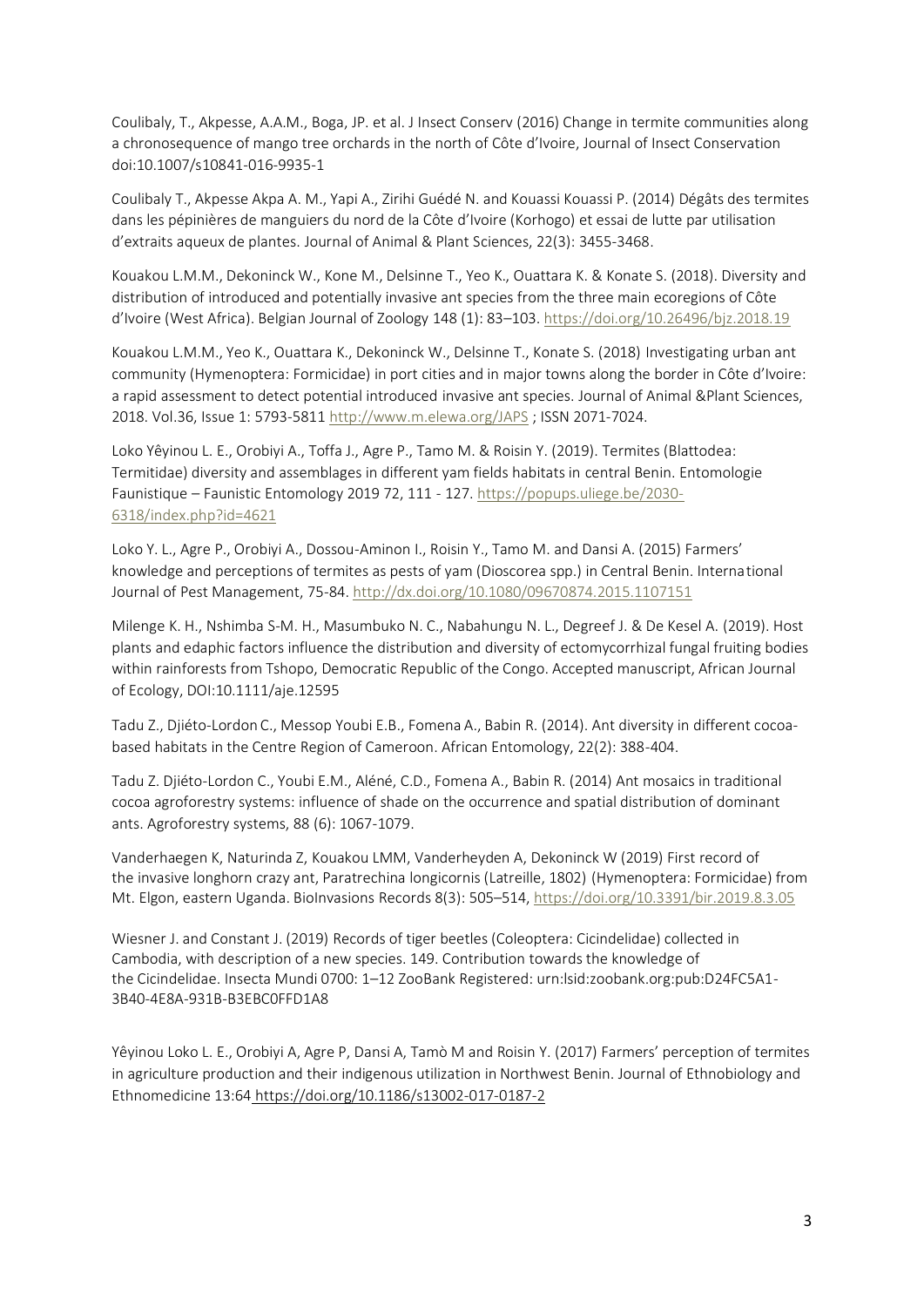#### Edible mushrooms:

Milenge K. H., Nshimba S-M. H., Masumbuko N. C., Nabahungu N. L., Degreef J. & De Kesel A. (2019). Host plants and edaphic factors influence the distribution and diversity of ectomycorrhizal fungal fruiting bodies within rainforests from Tshopo, Democratic Republic of the Congo. Accepted manuscript, African Journal of Ecology, DOI:10.1111/aje.12595

Milenge Kamalebo H., Nshimba Seya Wa Malale H., Masumbuko Ndabaga C., Degreef J. and De Kesel A. (2018). Uses and importance of wild fungi: traditional knowledge from the Tshopo province in the Democratic Republic of the Congo. Journal of Ethnobiology and Ethnomedicine. 14:13 DOI 10.1186/s13002-017-0203-6

Milenge K. H., Nshimba S-M H & De Kesel A. (2018). Macrofungal diversity in Yangambi Biosphere reserve and Yoko reserve rainforests of the Democratic Republic of the Congo. International Journal of Biodiversity and Conservation 10(9): 348-356, DOI: 10.5897/IJBC2018.1188

# 5-Policy Briefs

CEBioS co-produces a series of 'Policy briefs' with a network of South partners. This is done in the context of participative workshops within the subprograms MRV, marine modeling or GTI. The policy briefs are intended to translate scientific findings into a language which can be understood by policy makers, decision makers, as well as local communities. They are in fact decision support tools, leading to a better understanding of the environmental factors related to biodiversity degradation. The coproduction by the South researchers and authorities ensures a high ownership and local uptake.

Here is a selection of Policy briefs, deemed relevant to the problematics associated with livelihoods, poaching, bushmeat and deforestation, topics which have an indirect impact on zoonoses.

- Monitoring natural resources in protected areas: developing biodiversity indicators in and around protected areas in East- and West Africa and the Middle East
- [Pêche: secteur productif en danger en RD Congo](http://www.biodiv.be/cebios2/docs/publications/policy-briefs/mrv-call-2016/peche-secteur-productif-en-danger-en-rd-congo)
- [RD Congo: faune sauvage menacée par le commerce de la viande de brousse](http://www.biodiv.be/cebios2/docs/publications/policy-briefs/mrv-call-2016/rd-congo-faune-sauvage-menacee-par-le-commerce-de-la-viande-de-brousse)
- [L'exploitation de charbon de bois dans les écosystèmes naturels est-elle durable en RD](http://www.biodiv.be/cebios2/docs/publications/policy-briefs/mrv-call-2016/l-exploitation-de-charbon-de-bois-dans-les-ecosystemes-naturels-est-elle-durable)  [Congo?](http://www.biodiv.be/cebios2/docs/publications/policy-briefs/mrv-call-2016/l-exploitation-de-charbon-de-bois-dans-les-ecosystemes-naturels-est-elle-durable)
- The sardine fisheries of Lake Tanganyika (in preparation)

All Policy Briefs are accessible online:<http://www.biodiv.be/cebios2/docs/publications/policy-briefs>

# 6-Technical manuals: Lexica and abcTaxa and Unesco-MAB manual

- CEBioS co-produces with local stakeholders 'lexica' to describe habitats of protected areas, a tool very useful and in demand by local managers. See <http://www.biodiv.be/cebios2/docs/publications/habitat-monitoring-lexicons>
- CEBioS finances and promotes the production and distribution of the widely acclaimed AbcTaxa series on the identification and collection management of selected taxa. See <http://www.abctaxa.be/>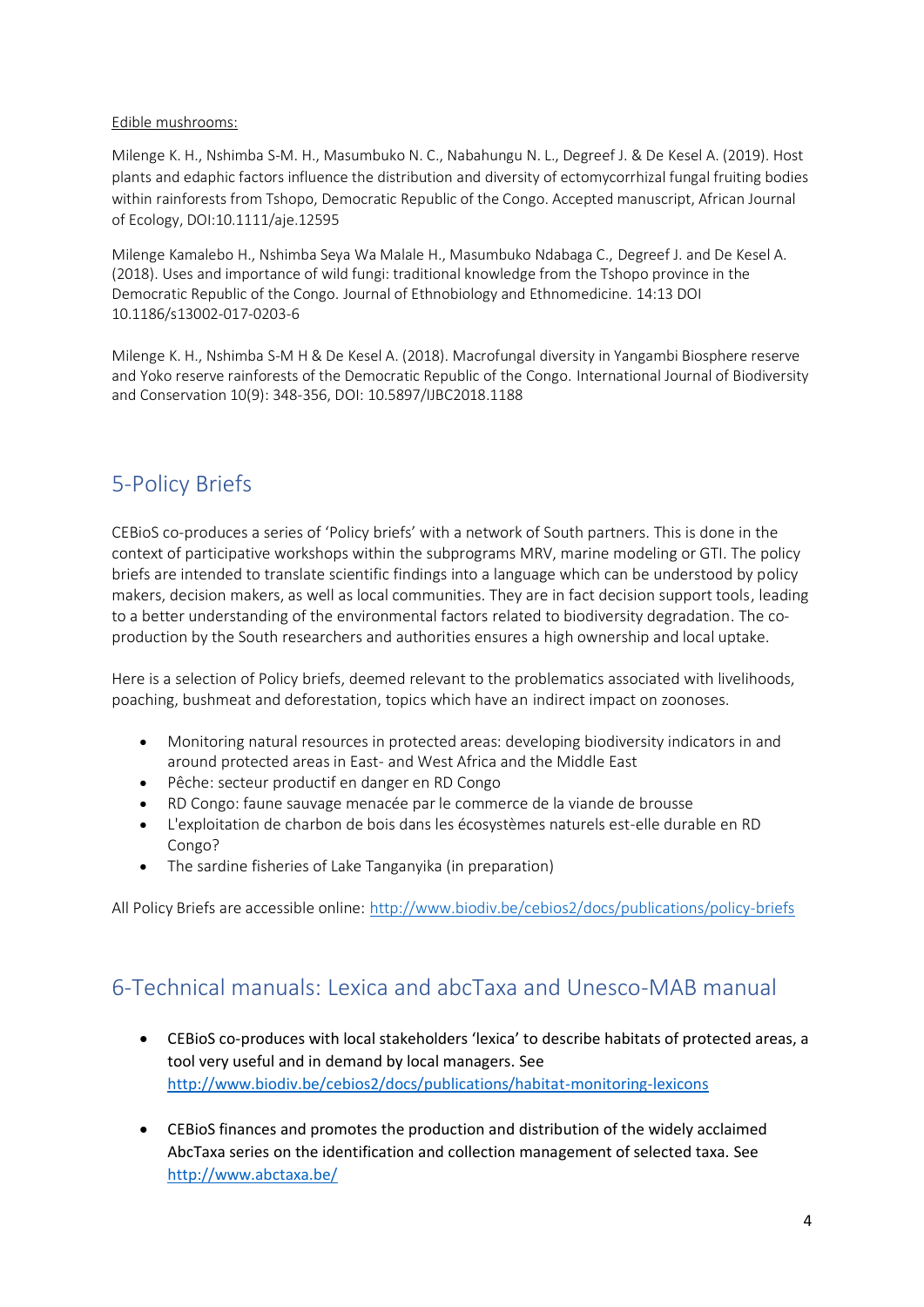• CEBioS, through its BELSPO-funded EVAMAB project has produced a Manual for UNESCO-Man and The Biosphere Programme for Biosphere reserves in Africa, to better understand and use Ecosystem Services in their management (in preparation). Evamab, see <http://www.biodiv.be/evamab>

These manuals are invaluable tools for local managers to better understand, manage and protect protected areas and their biodiversity, and hence avoid further degradation of habitats, which can lead to zoonoses.

# 7- CEBioS awareness & information activities

- We operate an 'awareness call' to capacitate our partners on awareness raising on biodiversity in their country.
- We operate a Clearing House Mechanism call to strengthen our CHM partners to make biodiversity relevant information accessible to policy makers and the public.
- CEBioS is involved in the VLIR-UOS efforts at UNIKIS/CSB to strengthen partners to help discern correct information about Covid 19 from fake news.

### 8-Research by Dr. Erik Verheyen (RBINS) and partners

(Some of his activities are supported by CEBioS earmarked funds for part of work at the 'Centre de Surveillance de la Biodiversité' in Kisangani, RDC)

#### 1. Research projects

#### *BIODIVERSA*

'Biodiversity changes in African forests and Emerging Infectious Diseases: should we worry' (BIODIV-AFREID) , funded by BELSPO

We will investigate how biodiversity conditions (dis)favour spill-over of infectious agents into human populations in African forests. This is crucial for predicting and controlling the risk of new outbreaks under changing biodiversity scenarios. In order to investigate this process, we propose 1° to link changes in biodiversity to changes in communities of reservoirs and the pathogens they carry and 2° to link differences in these reservoir communities to human health. The proposed research activities will focus on Monkeypox and Ebola viruses but a broader spectrum of pathogens will be included so that we can cover a range from pathogens that are relatively common in a variety of small mammals (MPXV) to pathogens that are rare and found in very few species only (EBV). The proposed study will be conducted in DR Congo and Côte d'Ivoire, in areas where these emerging diseases have been observed before and make optimal use of the large sample collections that have been collected earlier in these areas by the consortium partners.

Partners: UAntwerpen, IRD Montpellier, France; RKI, Germany, CSB UNIKIS, DR Congo & ONE Health for All" in Côte d'Ivoire

2020-2022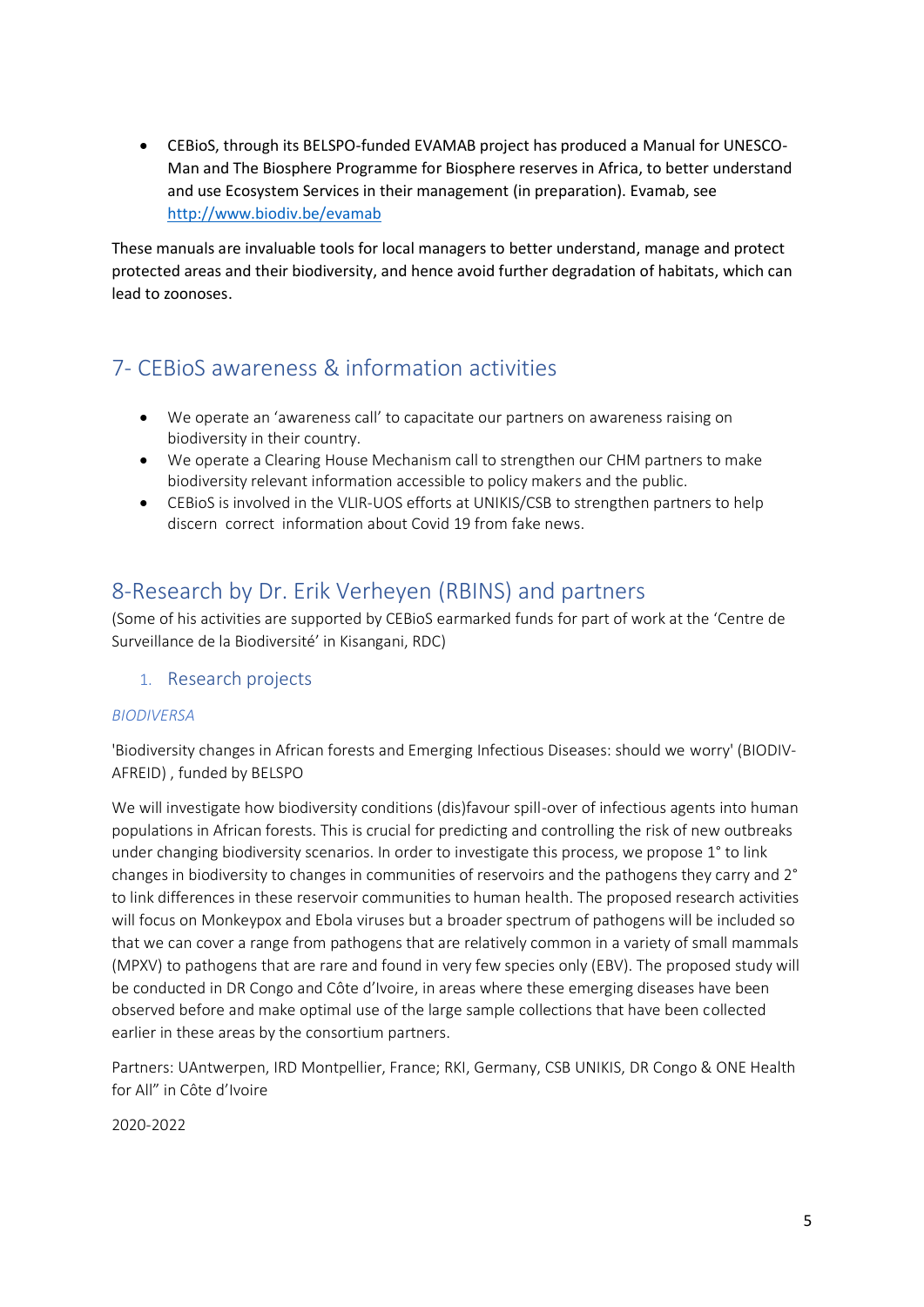#### *Fed-tWin, Programme for sustainable research cooperation between the federal scientific institutions and the universities, funded by BELSPO*

'Uncovering the origin of recent and future zoonotic epidemics in tropical Africa'

The proposed FED-tWIN profile aims to unite and strengthen existing expertise on mammal taxonomy, ecology and molecular biology (mammalian and pathogen genomic) skills that are required to address the above questions while making maximal use of the natural history collections of the RBINS and collaborating museums.

Partner: UAntwerpen

2020-permanent position?

#### *FWO, Senior research projects fundamental research. Funded by FWO-V*

'Identifying sylvatic reservoir species of outbreak-prone arthropod borne viruses through large-scale serostatus mapping in African wildlife'

This project aims to revisit dogmas on the animal reservoir and ecology of arboviruses in African countries with high likelihood for (re)emergence of these zoonotic infections. The main objective is to establish new insights in the sylvatic life cycle of arboviruses and create for the first time a clear picture on which animal species are involved in maintaining arboviruses in Africa during enzootic periods. Subsequent phylogeographic analysis of species for which seropositive specimens are detected will indicate potential distribution ranges and hotspots of various arboviruses throughout the continent. Identifying these animal reservoir species and their geographic distribution ranges will be instrumental to better predict, control and prevent arbovirus spill over and emergence of epidemics in humans.

Partners, ITM & IRD Montpellier, France

2020-2023

#### *VLIR PP CUI, phase I, II, III project 2, funded by VLIR UOS, DGD*

'Apport de la biodiversité à la formation et la sécurité alimentaire dans le Bassin Nord–est du Congo (Kisangani, R.D. Congo)'

The aim of project 2 is to strengthen the operational capacity of UNIKIS in the field of scientific research for the rational and sustainable management and exploitation of natural resources by the local population. Inventory of biodiversity in the region (edible plants and fungi; reptiles, amphibians, mammals and their zoonoses) and study of algae in the context of water quality & fish farming. Domestication of edible mushrooms, breeding of rats to replace bushmeat for food security. Research results for governments and NGOs involved in forest and wildlife management, as well as smallholder farmers' organizations, on the dissemination of project results. Indirect: Contribute to improving family income, increasing food security and thus reducing poverty.

Partners: UNIKIS, LUC, Meise, UGent, UA

2011–2021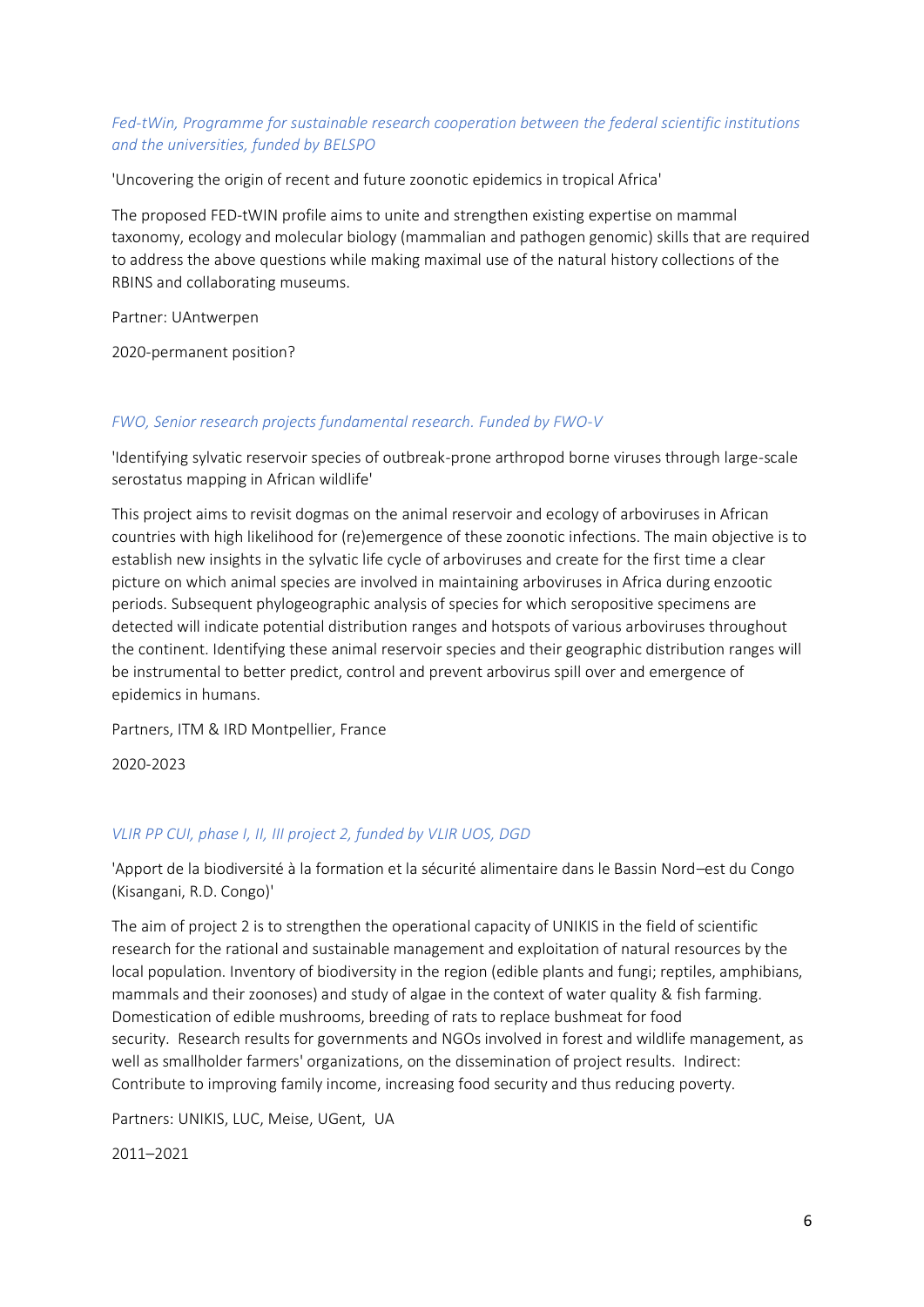#### *EBOVAC3 project in DR Congo, funded by Europe's partnership for health,* <https://www.imi.europa.eu/content/ebola-programme>

The Ebola vaccine projects – EBOVAC1, EBOVAC2, EBOVAC3, EBODAC and EBOMAN – are a series of trials and associated projects which aim to assess a novel two-dose preventive vaccine regimen against Ebola Virus Disease (EVD).

As a small part of this Vaccination Programme, an ecological study will trace the presence of Ebola and Monkeypox in the areas where the human population (i.e. caregivers) will be vaccinated.

Partners, UA, UNIKIS, INRB, RBINS

2020-2021

#### *PhD project Mande Claude, funded by CIFOR*

'Afrotropical bat's functional variability as a disturbance impact indicator'

Functional and taxonomic diversity investigations are used to seek what species are resilient towards forest habitat degradation, and hence likely to live near human settlements, making them possible vector species for Ebola and other pathogens.

Partners: UNIKIS, Ecohealth Alliance, CIFOR, UA

2018-2021

#### 2. Submitted proposals

- The BIODIVERSA project 'Biodiversity changes in African forests and Emerging Infectious Diseases: should we worry' (BIODIV-AFREID)' was earmarked for possible additional funding provided we submitted an adapted program to include a survey of the coronavirus diversity in wildlife. Decision is pending.
- VLIR-UOS consults project coordinators of ongoing VLIR projects in order to assess what can be done at the level of VLIR-UOS to support local partners in the corona era. Our suggestion to support the expertise developed in UNIKIS to combat fake news and conspiracy theories in DRCongo has been well received. How to achieve corona activities in our project -or across all projects simultaneously- without additional resources is being researched, perhaps resources that are not currently available (e.g. travel money, fellowships, ... ) can be used.

#### 3. Media & events

• Conference Dead or alive : Towards a sustainable wildlife trade. One World One Health recommendations; 3-4 December Brussels, Belgium.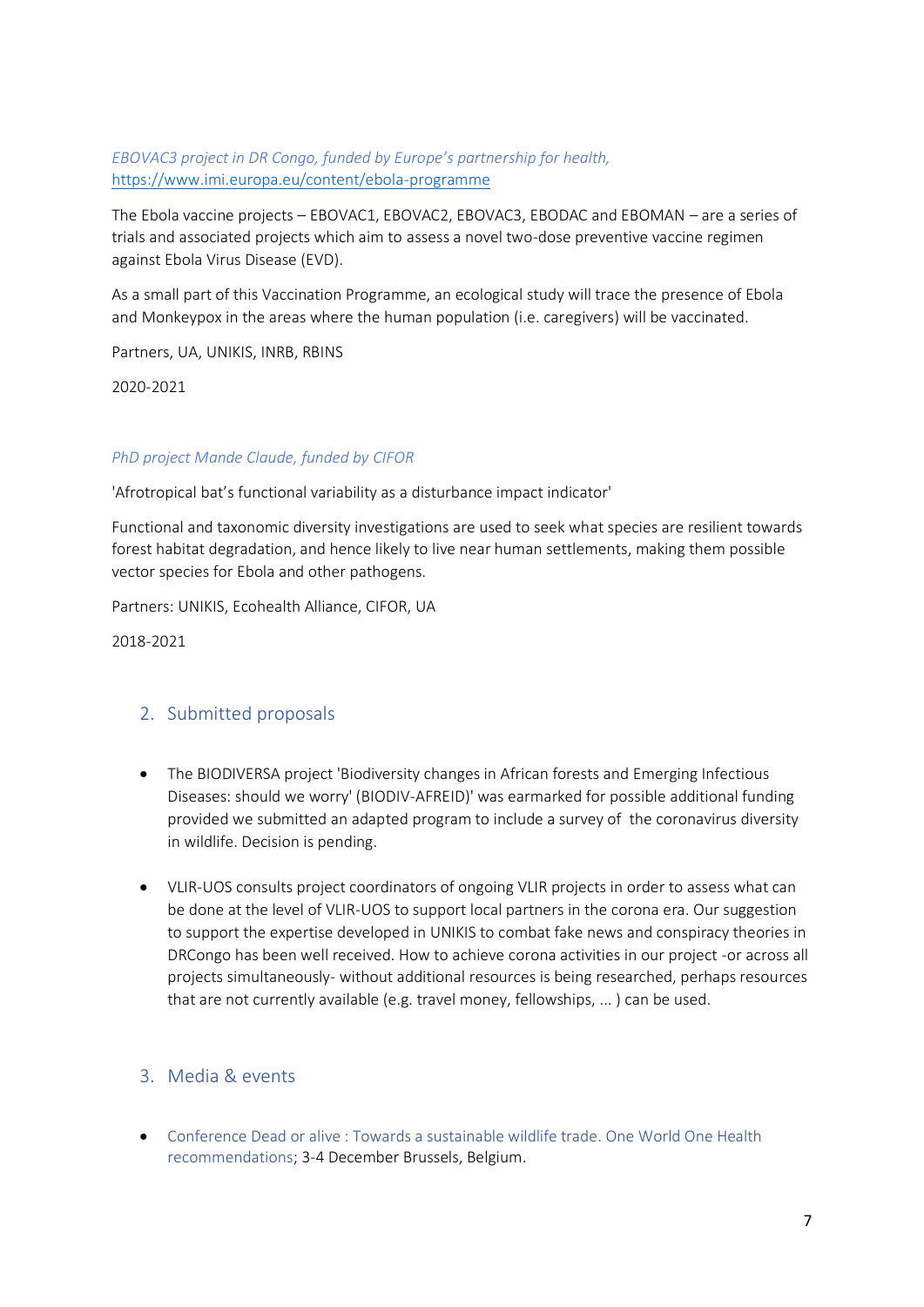The aim of the conference is to launch an interdisciplinary discussion on sustainable wildlife trade through two specific experiences recently gained by Belgium in the field of bushmeat trade (day one) and trade in reptiles and amphibians (day two). It will allow a discussion on the risks posed by this trade at the interface between human health, animal health and environmental health.

- 03/12/2019: Interview on Illegal bushmeat trade at the occasion of the 'One World One Health Conference on wildlife trade', organised by The Federal Public Service Health, Food Chain Safety and Environment and the Belgian Biodiversity Platform, 3-4 December 2019, Brussels, Belgium (Erik Verheyen)<https://www.biodiversity.be/4854>
- 25/10/2019: Interview by the VLIR-UOS communication service of Pierre Van Damme and Jean-Pierre van geertruyden and Erik Verheyen for articles for their 20-year VLIR UOS publication and 'impact stories' for the VLIR UOS website/social media on the "topic infectious diseases" and the EBOVAC3 project in DR Congo
- 03/04/2020: Is het coronavirus de schuld van vleermuizen? Door Herwig Leirs, Frederik Van de Perre en Erik Verheyen[, https://blog.uantwerpen.be/corona/coronavirus-vleermuizen/](https://blog.uantwerpen.be/corona/coronavirus-vleermuizen/)
- In press: Wat zijn zoönoses en waar komen ze vandaan? <https://blog.uantwerpen.be/corona> (not yet online)
- in press: Wat kunnen we doen om zoonoses in de toekomst te vermijden? <https://blog.uantwerpen.be/corona> (not yet online)

#### 4. Publications

Gaubert P, Antunes A, Meng, Lin M, Peigné S, Justy F, Njiokou F, Dufour S, Danqua E, Verheyen E, Stanley W. T, Johnson W. E, O'brien S. J, Luod S-J. 2017. The complete phylogeny of extant pangolins : scaling up the molecular tracing of the most trafficked mammals on earth. Journal of Heredity, 2017, 1–1 - <https://doi:10.1093/jhered/esx097>

Olayemi A, Obadare A, Oyeyiola, Fasogbon S, Igbokwe J, Owolabi M, Igbahenah F, Ortsega D, Gunther S, Verheyen E, Elisabeth Fichet-Calvet. 2017. Diversity and Population Dynamics of Small Mammals within Nigeri, with Emphasis on Reservoirs of the Lassa Virus. Systematics and Biodiversity Systematics and Biodiversity - [https://DOI.10.1080/14772000.2017.1358220](https://doi.10.1080/14772000.2017.1358220) 

Van Caeckenberghe V, Gembu G-C, Musaba P, Seamark E, Verheyen E. 2017. The bats of the Congo and of Rwanda and Burundi Revisited (Mammalia : Chiroptera). European Journal of Taxonomy 382 : 1–32 - <https://doi.org/10.5852/ejt.2017.382>

#### Accepted

Gryseels S, Mbala-Kingebeni P, Akonda I, Angoyo R, Ayoyuba A, Baelo P, Bugentho E, Bushmaker T, Butel C, Calvignec-Spencer S, Delaporte E, De Smet B, Düx A, Fischer R, Kahandi C, Kapetschi J, Kimbondja S, Kouadio L, Malekani Bendeke A, Mande C, Mdingi G, Moudimba J, Mpoudi Ngole E, Mukadi D, Musa ba P, Mutombo P, Ndong Bass I, Nebesse C, Ngoy S, Ndibu S P, Seifert S, Tanzito J,